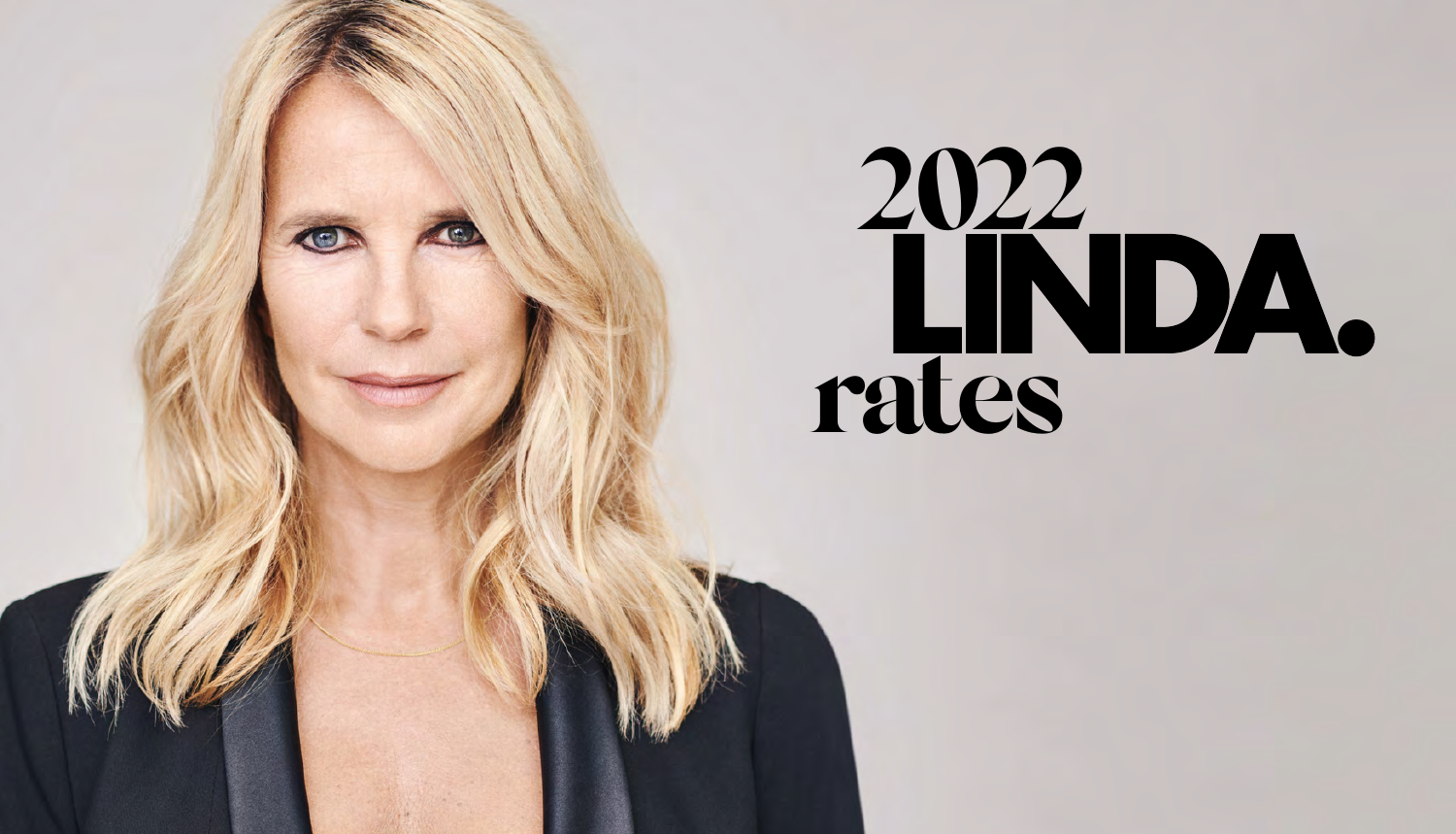# **CONTENTS**

RATES [LINDA.](#page-2-0) [LINDA.MEIDEN](#page-3-0) [LINDA.LOVES](#page-6-0) [LINDA.DIGITAL](#page-7-0) 

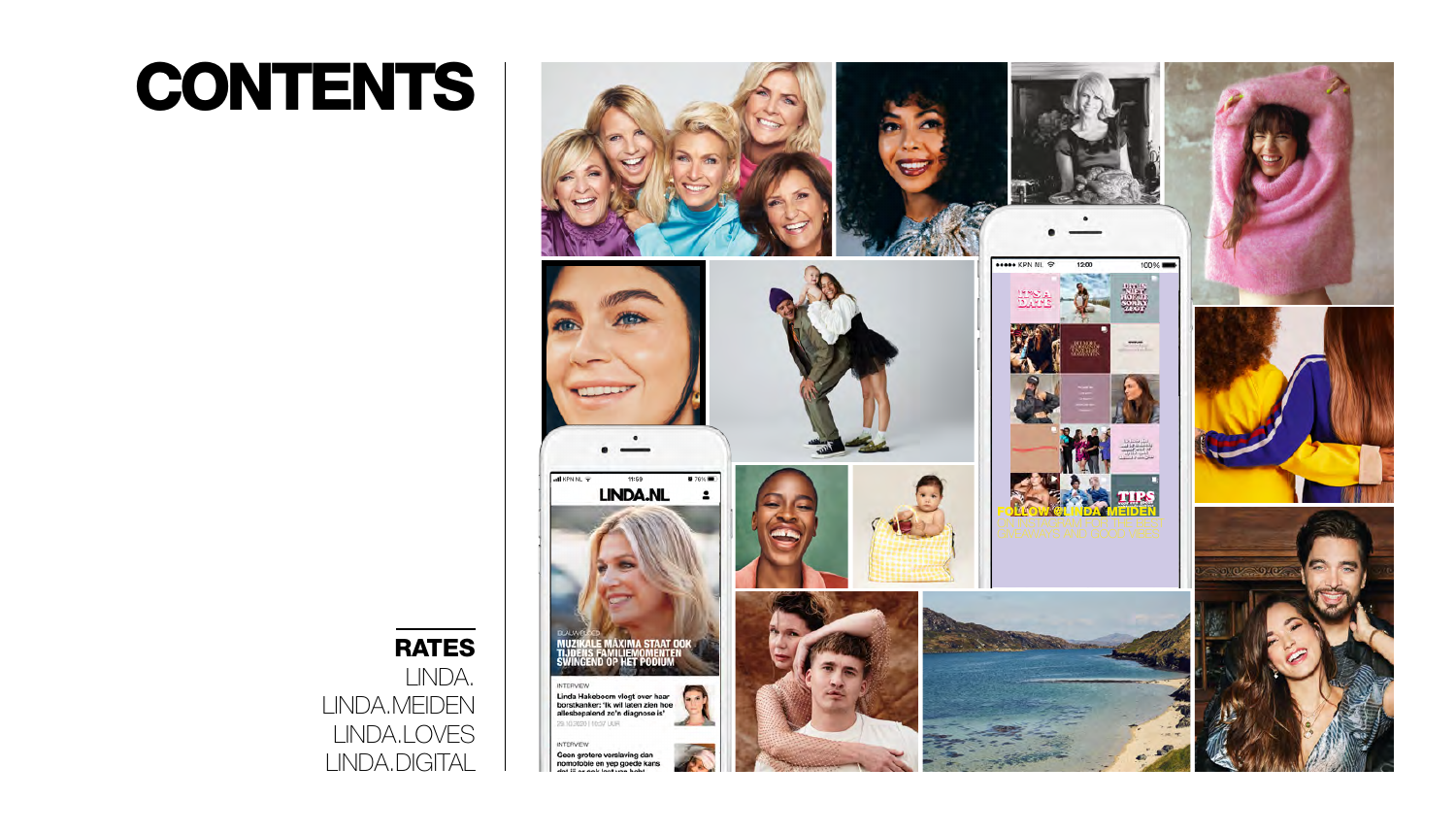# <span id="page-2-0"></span>LINDA.RATES 2022

#### FACTS & FIGURES

|                                     | 198,394 DISTRIBUTED CIRCULATION* |
|-------------------------------------|----------------------------------|
| 250,000 PRINT RUN                   |                                  |
| 110,000 SUBSCRIBERS                 |                                  |
| 990,000 AVERAGE REACH**             |                                  |
| 12 ISSUES A YEAR $+$                |                                  |
| 1 I INDA SUMMER SPECIAL             |                                  |
| *NOM MEDIA Q4 2020 T/M Q3 2021      |                                  |
| <b>**NOM PRINT MONITOR 2021-III</b> |                                  |
| <b>RATES*</b>                       |                                  |
| 1 PAGF                              | € 13.499                         |
| 2 PAGES                             | € 13.199                         |
| 3 PAGES                             | € 12.999                         |
| 4 PAGES                             | € 12,799                         |
| 5 PAGES                             | € 12.599                         |
| 6 PAGES                             | € 12.299                         |
| * RATES LISTED ARE RATES PER PAGE   |                                  |

#### 2022 PUBLICATION DATES

| <b>I INDA, 211</b><br><b>I INDA, 212</b><br><b>I INDA, 213</b><br><b>I INDA, 214</b> | 19, JANI JARY<br>16 FFBRUARY<br>16 MARCH<br>$20$ APRII |
|--------------------------------------------------------------------------------------|--------------------------------------------------------|
| <b>I INDA, 215</b>                                                                   | <b>18 MAY</b>                                          |
| <b>I INDA, 216</b>                                                                   | 15 JUNE                                                |
| I INDA. SUMMER SPECIAI — 22 JUNE                                                     |                                                        |
| <b>I INDA, 217</b>                                                                   | 20 JULY                                                |
| <b>I INDA, 218</b>                                                                   | 17 AUGUST                                              |
| <b>I INDA, 219</b>                                                                   | 21 SFPTFMBFR                                           |
| <u>I INDA, 220</u>                                                                   | 19 OCTOBER                                             |
| <b>LINDA, 221</b>                                                                    | 16 NOVEMBER                                            |
| I INDA. 222                                                                          | 21 DECEMBER                                            |
|                                                                                      |                                                        |

#### NONSTANDARD ADVERTISING MATERIALS

| <b>NUMBER OF</b>               | LEAFLET        | <b>LEAFLAT IN</b> |          |
|--------------------------------|----------------|-------------------|----------|
| <b>PAGES</b>                   | <b>INSERT*</b> | <b>ADHESIVE*</b>  |          |
| 2 PAG.                         | € 125          | € 125             |          |
| 4 PAG.                         | € 150          | € 150             |          |
| 6 PAG.                         | € 160          | € 160             |          |
| 8 PAG.                         | € 165          | € 165             |          |
| 12 PAG.                        | € 175          | € 175             |          |
| 16 PAG.                        | € 185          | € 185             |          |
| 20 PAG. I                      | € 200          | € 200             |          |
| 24 PAG.                        | € 205          | € 205             |          |
| 32 PAG.                        | € 225          | € 225             |          |
| I OYAI TY CARD TOTAI PRINT RUN |                |                   | € 32,500 |
| LOYALTY CARD SUBSCRIBERS       |                |                   | € 16,250 |
| SAI ES CARD TOTAI PRINT RUN    |                |                   | € 28.750 |
| SAI ES CARD SUBSCRIBERS        |                |                   | € 14.375 |
| COVER PASS TOTAL PRINT RUN     |                |                   | € 40.000 |
| ADHESIVE CARD STARTING FROM    |                |                   | € 65*    |
| SACHET STARTING FROM           |                |                   | $∈ 90*$  |
| PREMIUM PRINT PROPOSITIONS     |                |                   | CUSTOM   |
| CUSTOM MADE MAGAZINE           |                |                   | CUSTOM   |

#### **NONSTANDARD ADVERTISING MATERIALS ARE SUBJECT TO AVAILABILITY AND THE RATES LISTED ARE SUBJECT TO A MOCK-UP.**

#### \*CHARGES

Charges per 1,000 copies, including adhesive and pasting charges. Excluding VAT and printing charges. Technical charges from €31 per 1,000 copies, to be inserted separately/placed separately for leaflets.

#### SURCHARGE TO COVER SHIPPING CHARGES

Subscriptions-only extra services such as perfect bound (Lumbeck), pasting or inserting nonstandard advertising materials with a weight **exceeding 25 grams** are subject to the following surcharges:

Surcharge per 1,000 copies ex VAT (no discounts apply to surcharges on shipping charges)

| $25 - 50$   | € 10 |
|-------------|------|
| $51 - 75$   | € 16 |
| $76 - 100$  | € 26 |
| $101 - 125$ | € 35 |
| $126 - 150$ | € 43 |
| $151 - 175$ | € 52 |
| $176 - 200$ | € 61 |
| 201 – 225   | € 69 |
|             |      |

#### GENERAL INFORMATION

All assignments are completed in accordance with the General Terms and Conditions dated the 1st of January 2022. All nonstandard advertising materials stated in this rate card will be calculated based on the printed circulation number, which is available on request. At least 1/1 page should be purchased for sachets and adhesive cards. For the delivery of non-standard advertising materials, Terms of Delivery apply to inserts, sachets, etc. unless otherwise agreed with the Sales Support department.

#### INSERT SPECIFICATIONS

The bullet points below provide details on specific products listed in the rate chart LINDA. nonstandard advertising materials

- Minimum purchase is the current subscription base. A 15% surcharge applies if there is a drop in the subscription base.
- Inserts should always be smaller than the magazine size.
- Prices are approximate; we can quote a final rate after we have received a mock-up. Loose leaflets can be inserted into
- unsealed magazines provided their weight allows this.
- MfM is not liable for any expenses incurred
- by the customer, unless MfM has agreed to this in writing.
- Deadline for cancellation should be set at
- least 2 months before the closing date.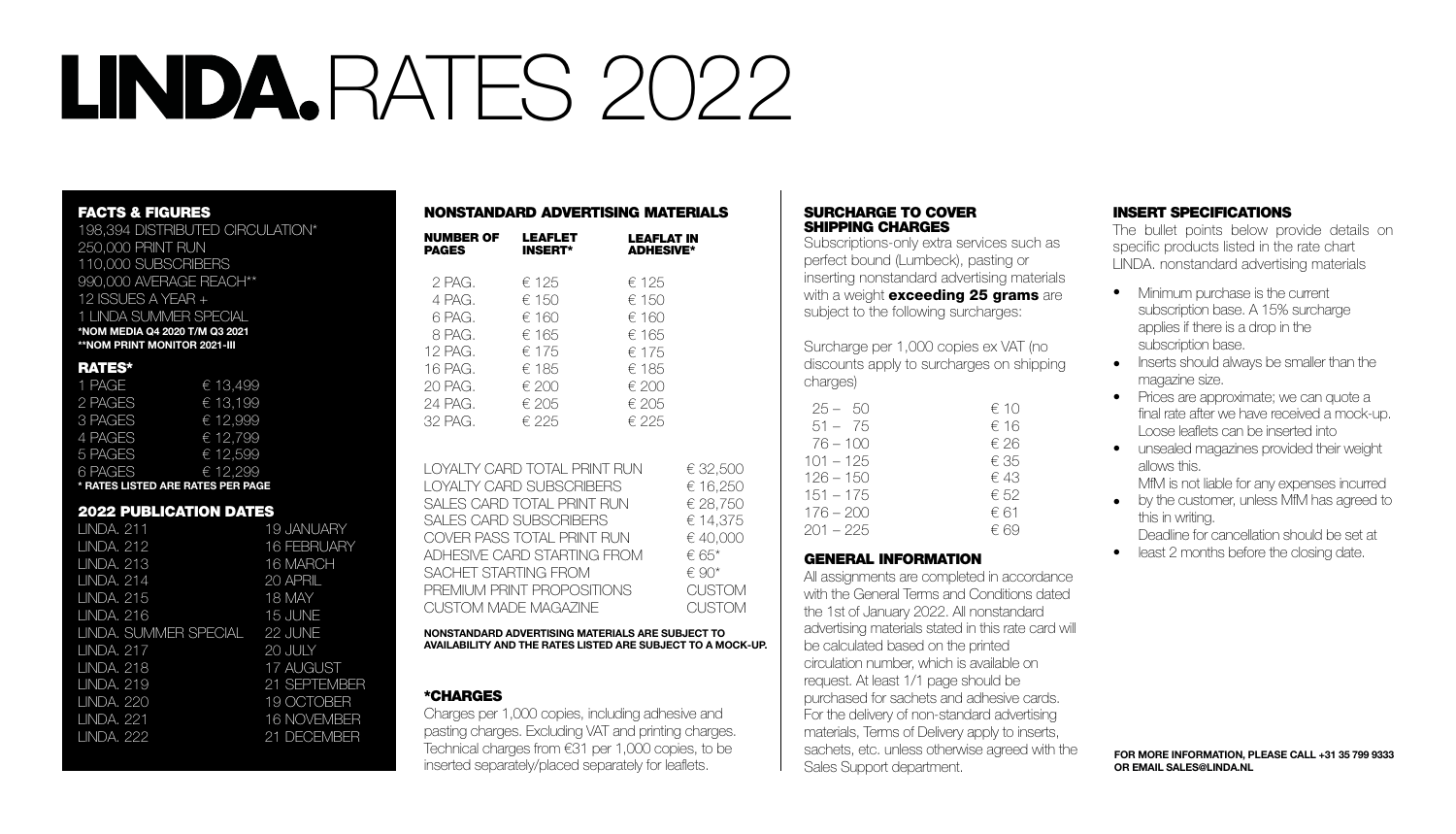# <span id="page-3-0"></span>LINDA.RATES 2022 merer

#### FACTS & FIGURES

| 53,644 DISTRIBUTED CIRCULATION*                |
|------------------------------------------------|
| 85,000 PRINT RUN                               |
| 20,000 SUBSCRIBERS                             |
| <b>PUBLICATION FREQUENCY 4 ISSUES A YEAR +</b> |
| SUMMER SPECIAL & WINTER SPECIAL                |
| IN STORES FOR 8-10 WEEKS                       |
| OWN FEATURE ON LINDA.NL                        |
| 100,000 INSTAGRAM FOLLOWERS                    |
| 62,900 YOUTUBE SUBSCRIBERS                     |
| *NOM MEDIA Q4 2020 T/M Q3 2021                 |

#### PRINT RATES

| 1/1 PAGE PRINT                                 | € 6.900   |
|------------------------------------------------|-----------|
| 2/1 PAGF PRINT                                 | € 13.800  |
| 1/1 ADVERTORIAI PAGE PRINT                     | 1€ 7.935* |
| 2/1 ADVERTORIAI PAGE PRINT                     | € 15.870* |
| *EXCLUDING PRODUCTION COSTS STARTING AT €2,500 |           |

#### 2022 PUBLICATION DATES

| TINDA.MEIDEN 36          | 4 JANUARY   |
|--------------------------|-------------|
| TINDA.MEIDEN 37          | 22 FFBRUARY |
| TINDA MEIDEN 38          | 26 APRIL    |
| I INDA.MFIDFN ZOMFBBOEK. | 21 JUNE     |
| 'I INDA.MEIDEN 39.       | 30 AUGUST   |
| I INDA MEIDEN WINTERBOEK | 1 NOVEMBER  |

#### NONSTANDARD ADVERTISING MATERIALS **INSERT SPECIFICATIONS** SURCHARGE TO COVER SHIPPING **INSERT SPECIFICATIONS**

| NUMBER OF<br><b>PAGES</b>                                                                                                                                                                                                                                                                             | <b>LEAFLET</b><br><b>INSERT*</b>                                                                                                               | <b>LEAFLAT IN</b><br><b>ADHESIVE*</b> |  |
|-------------------------------------------------------------------------------------------------------------------------------------------------------------------------------------------------------------------------------------------------------------------------------------------------------|------------------------------------------------------------------------------------------------------------------------------------------------|---------------------------------------|--|
| 2 PAG. € 125<br>32 PAG. € 225                                                                                                                                                                                                                                                                         | 4 PAG. € 150 € 150<br>6 PAG. € 160<br>8 PAG. € 165 € 165<br>12 PAG. € 175 € 175<br>16 PAG. € 185<br>20 PAG. € 200 € 200<br>24 PAG. € 205 € 205 | € 125<br>€ 160<br>€ 185<br>€ 225      |  |
| LOYALTY CARD TOTAL PRINT RUN<br>€ 11,000<br>LOYALTY CARD SUBSCRIBERS<br>€ 5,500<br>SALES CARD TOTAL PRINT RUN<br>€ 9,000<br>COVER PASS TOTAL PRINT RUN $\epsilon$ 15,000<br>ADHESIVE CARD STARTING FROM<br>€ 65*<br>SACHET STARTING FROM<br>€ 90*<br>NONSTANDARD ADVERTISING MATERIALS ARE SUBJECT TO |                                                                                                                                                |                                       |  |
|                                                                                                                                                                                                                                                                                                       |                                                                                                                                                |                                       |  |

### **AVAILABILITY AND THE RATES LISTED ARE SUBJECT TO A MOCK-UP.**

#### \*CHARGES

Charges per 1,000 copies, including adhesive and pasting charges. Excluding VAT and printing charges. Technical charges from €31 per 1,000 copies, to be inserted separately/placed separately for leaflets.

#### SURCHARGE TO COVER SHIPPING **CHARGES**

Subscriptions-only extra services such as perfect bound (Lumbeck), pasting or inserting nonstandard advertising materials with a weight **exceeding 25 grams** are subject to the following surcharges:

Surcharge per 1,000 copies ex VAT (no discounts apply to surcharges on shipping charges)

| $25 - 50$   | € 10 |
|-------------|------|
| $51 - 75$   | € 16 |
| $76 - 100$  | € 26 |
| $101 - 125$ | € 35 |
| $126 - 150$ | € 43 |
| $151 - 175$ | € 52 |
| $176 - 200$ | €61  |
| 201 – 225   | € 69 |
|             |      |

#### GENERAL INFORMATION

All assignments are completed in accordance with the General Terms and Conditions dated the 1st of January 2022. All nonstandard advertising materials stated in this rate card will be calculated based on the printed circulation number, which is available on request. At least 1/1 page should be purchased for sachets and adhesive cards. For the delivery of non-standard advertising materials, Terms of Delivery apply to inserts, sachets, etc. unless otherwise agreed with the Sales Support department.

The bullet points below provide details on specific products listed in the rate chart LINDA.meiden nonstandard advertising materials

- Minimum purchase is the current subscription base. A 15% surcharge applies if there is a drop in the subscription base.
- Inserts should always be smaller than the magazine size.
- Prices are approximate; we can quote a final rate after we have received a mock-up. Loose leaflets can be inserted into
- unsealed magazines provided their weight allows this.

MfM is not liable for any expenses incurred

- by the customer, unless MfM has agreed to this in writing. Deadline for cancellation should be set at
- least 2 months before the closing date.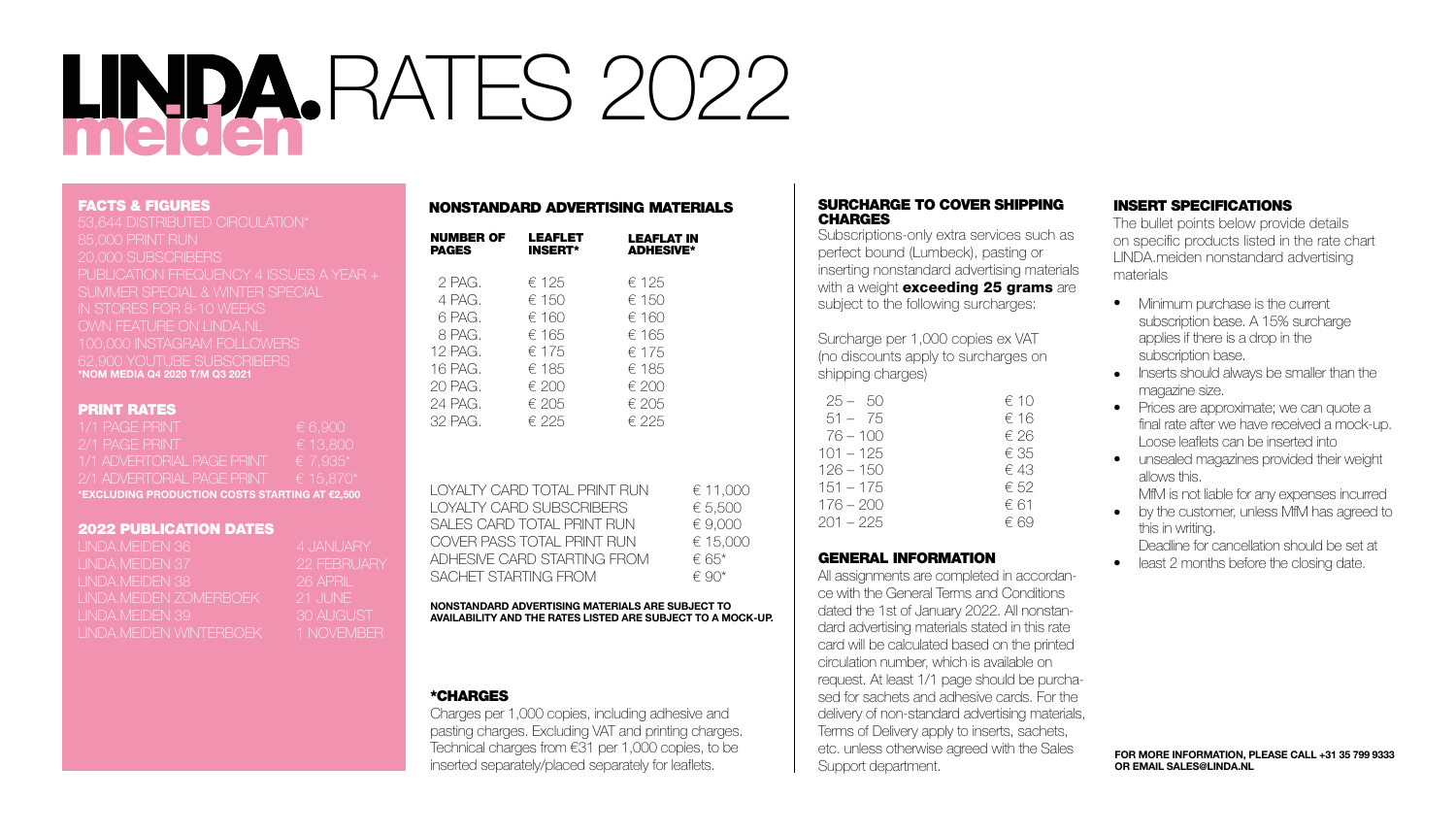

## DIGITAL RATES

|                                                                     | <b>RATE</b>             | <b>PRODUCTION</b><br><b>COSTS</b> |
|---------------------------------------------------------------------|-------------------------|-----------------------------------|
| ADVERTORIAL ROS FIXED ON MEIDEN.NL<br><b>BASED ON COST PER VIEW</b> | € 1.25 PER VIEW $∈$ 500 |                                   |
| ADVERTORIAL ROS FIXED ON MEIDEN.NL<br><b>BASED ON QUALITY READ</b>  | $E$ 2 PER QR            | €500                              |
| <b>LINDA.MEIDEN LIST</b>                                            | € 1.000                 | € 250                             |
| <b>LINDA, MEIDEN INSTAGRAM STORY</b>                                | € 1.500                 | € 250                             |
| LINDA, MEIDEN FEED POST                                             | € 4.000                 | € 500                             |
| I INDA.MEIDEN INSTAGRAM DARK-POST                                   | <b>CUSTOM</b>           |                                   |
| <b>LINDA.MEIDEN INSTAGRAM-</b><br>POLL (3 STORIES)                  | € 4,000                 | €750                              |
| <b>LINDA.MEIDEN-LAB TESTPANEL</b>                                   | € 6.500                 | € 1,000                           |
| <b>LINDA.MEIDEN-LAB LIVE</b>                                        | € 11,000                | FROM € 2,500                      |
| LINDA, MEIDEN INSTAGRAM-POLL<br>(3 STORIES) + RESULTS ADVERTORIAL   | € 6.000                 | € 1.250                           |

#### ADVERTORIALS

LINDA.nl editors write an advertorial in the LINDA. nl/meiden look & feel, based on a clear briefing and supplied images.

The advertorial will be featured on LINDA.nl and the app (ROS) and fixed on lindameiden.nl.

#### LINDA.MEIDEN LIST OF THE DAY

Editorial article on lindameiden.nl with one paid member and a link to the site.

#### LINDA.MEIDEN-LAB TESTPANEL

Testing all the best products in their homes, with testers sharing their opinions by taking an online poll. LINDA. editors write a general article about this summarizing the reviews. The final review is the average of the scores for the sepa-

rate components.

#### LINDA.MEIDEN-LAB LIVE

If you attend one of our live labs, you will meet our testers, see them at work and will receive on-the-spot feedback. Everything is captured on camera, and we then post this video in a results advertorial on lindameiden.nl. Including: call-to-action advertorial, mailing database, results advertorial, and cross placement in the newsletter and Instagram Story.

#### INSTAGRAM STORY

For extra reach and to boost your campaign: story including sticker (always within LINDA.) to an advertorial, original or pillar/campaign page on LINDA.nl.

#### FEED POST

A post on the Instagram feed of LINDA.meiden. Layout and approval by the editors of LINDA.meiden including paid partnership tag in text and photo.

#### DARK POST

A post with LINDA.meiden tagged in it. Not visible on the feed, but targeting a specific audience. Includes click-out (always within LINDA.) to an advertorial, original or page on LINDA.nl.

#### INTERACTIVE STORIES

Interact with our target audience, for example by using a poll: Three stories, two with question options and a third with explanation and swipe-up to an advertorial.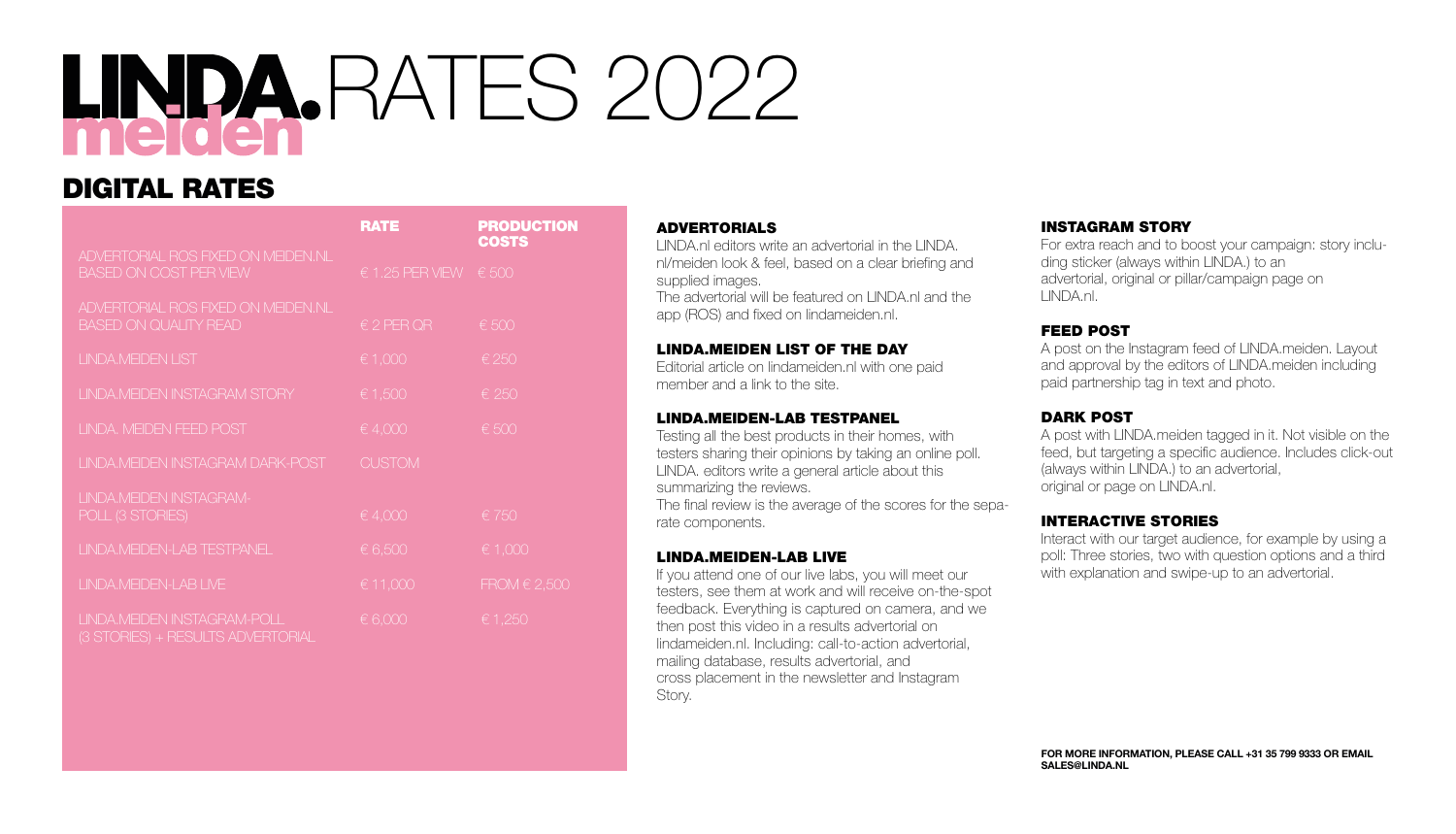

### DIGITAL SNACK PACKS

Connect your brand to the LINDA.meiden content with a combination of spot advertising andadvertiser-funded programming (i.e. branded content) on LINDA.meiden.nl.

|                          | <b>RATE</b> | <b>PRODUCTION COSTS</b> |
|--------------------------|-------------|-------------------------|
| <b>MEDIUM SNACK PACK</b> | € 5,000     | €750                    |
| LARGE SNACK PACK         | € 9,000     | € 1,500                 |
|                          |             |                         |
|                          |             |                         |
|                          |             |                         |

#### MEDIUM SNACK PACK

Consisting of an advertorial. The advertorial will be featured on LIN-DA.nl and the app (ROS) and fixed on lindameiden.nl. Instagram Story on LINDA.meiden's Instagram and a Medium rectangle/ half-page banner 100,000 impressions on LINDA.nl.

#### LARGE SNACK PACK

Consisting of two advertorials. The advertorials will be featured on LINDA.nl and the app (ROS) and fixed on lindameiden.nl. Two Instagram Stories on LINDA.meiden's Instrgam and a Medium rectangle/ half-page banner 150,000 impressions on LINDA.nl.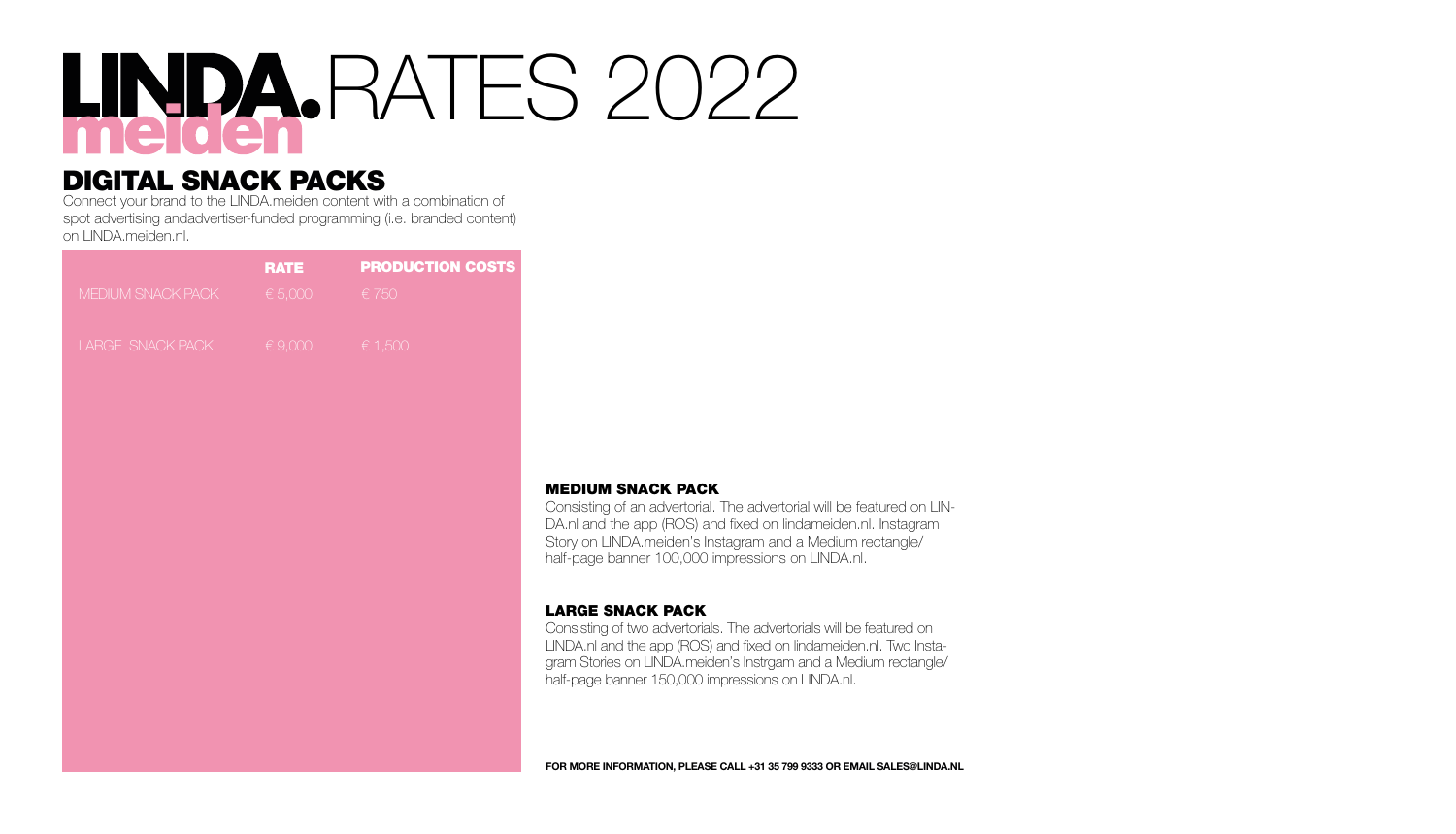# <span id="page-6-0"></span>LOVES DA, RATES 2022

NUMBER OF PAGES

#### FACTS & FIGURES

80,000 PRINT RUN 15,000 SUBSCRIBERS 3 TIMES A YEAR. IN STORES FOR 12 WEEKS

#### RATES

| $1/1$ PAGF                                     | € 7.920           |
|------------------------------------------------|-------------------|
| 2/1 PAGE                                       | € 15.840          |
| 1/1 ADVERTORIAI PAGE                           | $\epsilon$ 9.108* |
| 2/1 ADVERTORIAI PAGE                           | € 18.216*         |
| *EXCLUDING PRODUCTION COSTS STARTING AT €2.500 |                   |

#### 2022 PUBLICATION DATES

| 1 MARCH'    |
|-------------|
| 6 SFPTFMBFR |
| 8 NOVEMBER  |
|             |

| 2 PAG.  | € 125                          | € 125 |          |
|---------|--------------------------------|-------|----------|
| 4 PAG.  | € 150                          | € 150 |          |
| 6 PAG.  | € 160                          | € 160 |          |
| 8 PAG.  | € 165                          | € 165 |          |
| 12 PAG. | € 175                          | € 175 |          |
| 16 PAG. | € 185                          | € 185 |          |
| 20 PAG. | € 200                          | € 200 |          |
| 24 PAG. | € 205                          | € 205 |          |
| 32 PAG. | € 225                          | € 225 |          |
|         |                                |       |          |
|         |                                |       |          |
|         |                                |       |          |
|         | I OYAI TY CARD TOTAI PRINT RUN |       | € 13,000 |
|         | I OYAI TY CARD SUBSCRIBERS     |       | € 6.500  |
|         | SAI FS CARD TOTAI PRINT RUN    |       | € 11,000 |

NONSTANDARD ADVERTISING MATERIALS

LEAFLET INSERT\*

LEAFLAT IN ADHESIVE\*

| SAI ES CARD TOTAI PRINT RUN. | € 11.000 |
|------------------------------|----------|
| COVER PASS TOTAL PRINT RUN   |          |
|                              | € 15.000 |
| ADHESIVE CARD STARTING FROM  | € 65*    |
| SACHFT STARTING FROM         | $∈ 90*$  |
|                              |          |

#### **NONSTANDARD ADVERTISING MATERIALS ARE SUBJECT TO AVAILABILITY AND THE RATES LISTED ARE SUBJECT TO A MOCK-UP.**

#### \*CHARGES

Charges per 1,000 copies, including adhesive and pasting charges. Excluding VAT and printing charges. Technical charges from €31 per 1,000 copies, to be inserted separately/placed separately for leaflets.

#### SURCHARGE TO COVER SHIPPING CHARGES

Subscriptions-only extra services such as perfect bound (Lumbeck), pasting or inserting nonstandard advertising materials with a weight **exceeding** 25 arams are subject to the following surcharges:

Surcharge per 1,000 copies ex VAT (no discounts apply to surcharges on shipping charges)

| € 10 |
|------|
| € 16 |
| € 26 |
| € 35 |
| € 43 |
| € 52 |
| € 61 |
| € 69 |
|      |

#### GENERAL INFORMATION

All assignments are completed in accordance with the General Terms and Conditions dated the 1st of January 2022. All nonstandard advertising materials stated in this rate card will be calculated based on the printed circulation number, which is available on request. At least 1/1 page should be purchased for sachets and adhesive cards. For the delivery of non-standard advertising materials, Terms of Delivery apply to inserts, sachets, etc. unless otherwise agreed with the Sales Support department.

#### INSERT SPECIFICATIONS

The bullet points below provide details on specific products listed in the rate chart LINDA.loves nonstandard advertising materials

- Minimum purchase is the current subscription base. A 15% surcharge applies if there is a drop in the subscription base.
- Inserts should always be smaller than the magazine size.
- Prices are approximate; we can quote a final rate after we have received a mock-up. Loose leaflets can be inserted into unsea-
- led magazines provided their weight allows this.
- MfM is not liable for any expenses incurred
- by the customer, unless MfM has agreed to this in writing.
- Deadline for cancellation should be set at
- least 2 months before the closing date.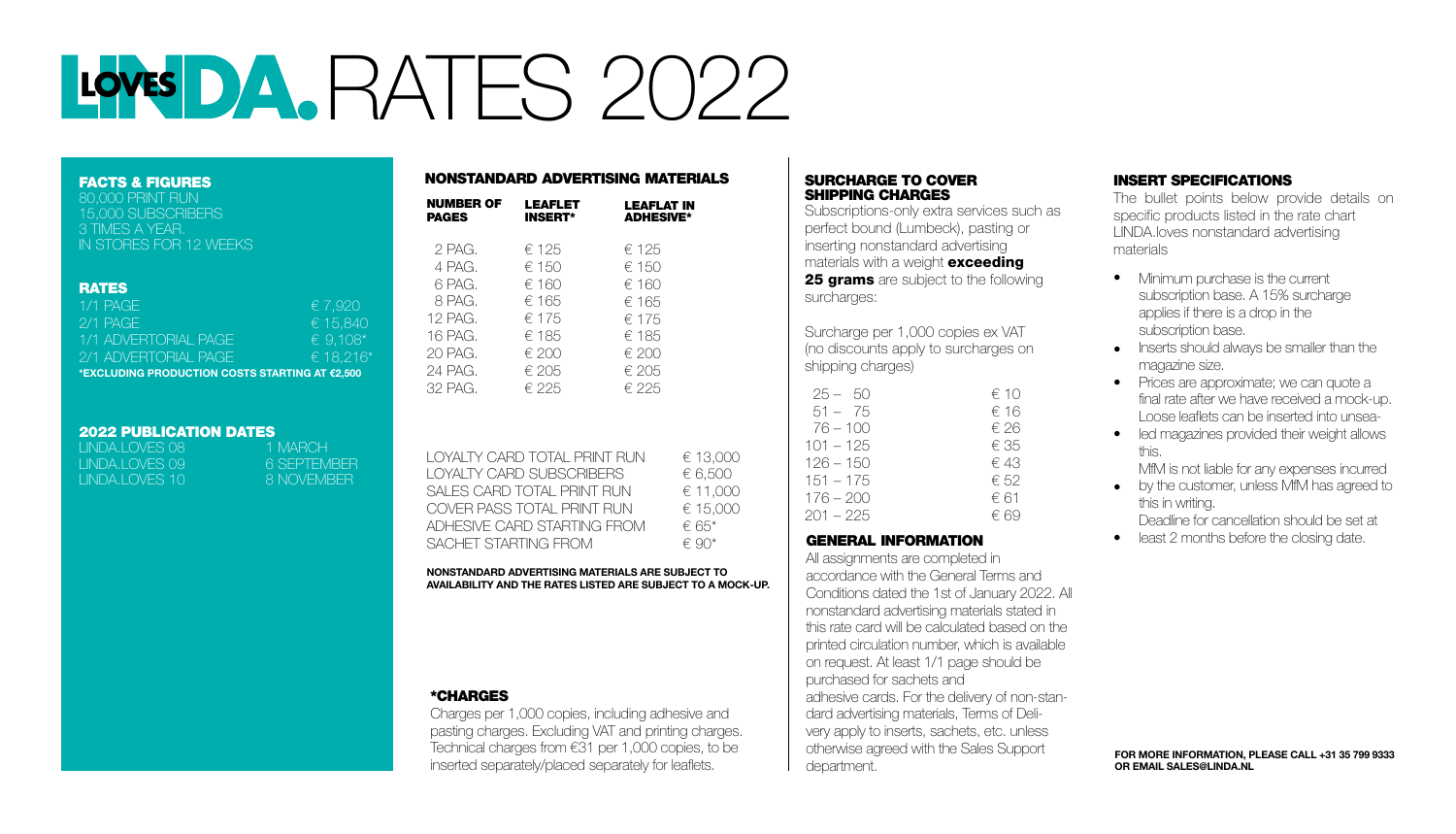### <span id="page-7-0"></span>NON SPOT LINDA.NL

|                                              | <b>RATE</b>                       | <b>PRODUCTION COSTS</b> |
|----------------------------------------------|-----------------------------------|-------------------------|
| <b>ADVERTORIAL</b>                           | €4.500                            | € 500                   |
| ADVERTORIAL BASED ON<br><b>COST PER VIEW</b> | € 1.25<br>PFR VIFW                | € 500                   |
| ADVERTORIAL BASED ON<br><b>OUAL ITY READ</b> | $\epsilon$ <sub>2</sub><br>PFR OR | € 500                   |
| ADVERTORIAL BEST OF<br><b>NEWSLETTER</b>     | € 4.000                           |                         |
| ADVERTORIAL LUNCH<br><b>NEWSI FTTER</b>      | € 3,500                           |                         |
| CROSS-PLACEMENT<br><b>ADVERTORIAL RITS</b>   | € 2.500                           | €500                    |
| LINDA.LOVES-LIST                             | € 1,500                           | € 250                   |
| LINDA,LAB TEST PANEL                         | <b>FROM</b><br>€ 7,500            | <b>FROM</b><br>€ 1,000  |
| <b>LINDA.LAB LIVE</b>                        | <b>FROM</b><br>€ 16,000           | <b>FROM</b><br>€ 5,000  |
| LINDA.LAB COMBINATION                        | <b>FROM</b><br>$\epsilon$ 20,000  | <b>FROM</b><br>€ 5,000  |
| LINDA.QUIZ                                   | € 17,500                          | € 3,000                 |
| CALENDER LARGE                               | € 44,000                          | € 8,000                 |
| CALENDER SMALL                               | € 15,000                          | € 1,500                 |
| <b>DOMAIN PROPOSITION</b><br>LARGE           | € 30,000                          | € 3,000                 |
| DOMAIN PROPOSITION<br><b>SMALL</b>           | € 20,000                          | € 2,000                 |
| <b>ACTION PAGE</b>                           | <b>FROM</b><br>€ 30,000           | <b>FROM</b><br>€ 3,000  |

#### ADVERTORIALS

LINDA.nl editors write an advertorial in the LINDA. look & feel, based on a clear briefing and supplied images. The advertorial will be featured for one week on LINDA.nl and in the app (ROS). AdvertorialRits, a collection of at least three cross-placement advertorials in one series including recognizable branding from advertisers. Also pay based on cost per view and pay based on quality read available.

#### LINDA.LOVES LIST

Editorial article on LOVES pillar on LINDA.nl with one paid participant and a link to the site.

#### LINDA.QUIZ

Compete in quizzes together with the most fun-loving women in the Netherlands; 8 open-ended and/or closed-ended questions Interaction, education and brand experience with LINDA. readers in a fun and playful way with the signature LINDA. twist. There are two playing options to choose from: a 'knowledge quiz' or 'what kind of type are you' quiz. The quiz consists of 1 advertorial on LINDA.nl, including cross-placement in the app, 1 cross-placement in the newsletter and 2 Instagram Stories, including teaser to the quiz, a fixed quiz banner on LINDA.nl and a co-branded banner.

#### LINDA.LAB: LINDA'S TEST PANEL

Testing all the best products in their homes, with testers sharing their opinions by taking an online poll. LINDA. editors write a general article about this summarizing the reviews. The final review is the average of the scores for the separate components.

#### LINDA.LAB LIVE

If you attend one of our live labs, you will meet our testers, see them at work and will receive on-the-spot feedback. Everything is captured on camera, and we then post this video in a results advertorial on LINDA.nl, including call-to-action advertorial, mailing database, results advertorial, and cross-placement in the news-letter and Instagram Story.

#### LINDA.LAB COMBINATION

Does your product require a personal experience? Would you like to

be able to capture and share experiences from LINDA. testers and provide readers with extra information and reviews on your product? A LINDA.LAB COMBINATION will make sure that you will achieve the maximum. Results of personal testing at home will be shared in an editorial online. Furthermore, personal stories from testers will be shared through a lab video in an online advertorial.

#### NEWSLETTER ADVERTORIAL

Cross-placement of the advertorial in the LINDA newsletter. Daily mix of news highlights on LINDA.nl: packed with news items, human-interest stories, the best lifestyle tips and the most popular articles. The 'Lunch' newsletter is sent out every Monday to Friday around lunchtime to a large number of subscribers. The 'Best of' newsletter is sent out every Tuesday and Friday.

#### **CALENDER**

Counting down for four weeks using the LINDA.nl calendar. Featuring inspirational content, humour, items to be won and valuable tips. Editorial content interspersed with advertorials and content present throughout the entire LINDA.nl platform. Content: 4 ROS advertorials fixed in the calendar with cross-placement in the newsletter, 4 Instagram Stories, 2 competitions, 400,000 impressions (banners) and an editorial article including link. Also available in small version.

#### DOMAIN PROPOSITION

For advertisers, 2 or 4 weeks of sponsorship of a pillar on LINDA. nl. Fashion, Beauty, Travel, Living, etc. Content: sponsored header, content banner for articles, advertorials, newsletter, Instagram Stories and bannering medium rectangle, skyscraper and leaderboard on pillar and ROS.

#### ACTION PAGE

Within a LINDA pl domain for a minimum of 2 weeks. Your own branded-content platform, including sponsored header, content banner for articles, branded or co-branded banner (300,000 impressions), 2 advertorials with cross-placement in the newsletter and 2 Instagram Stories.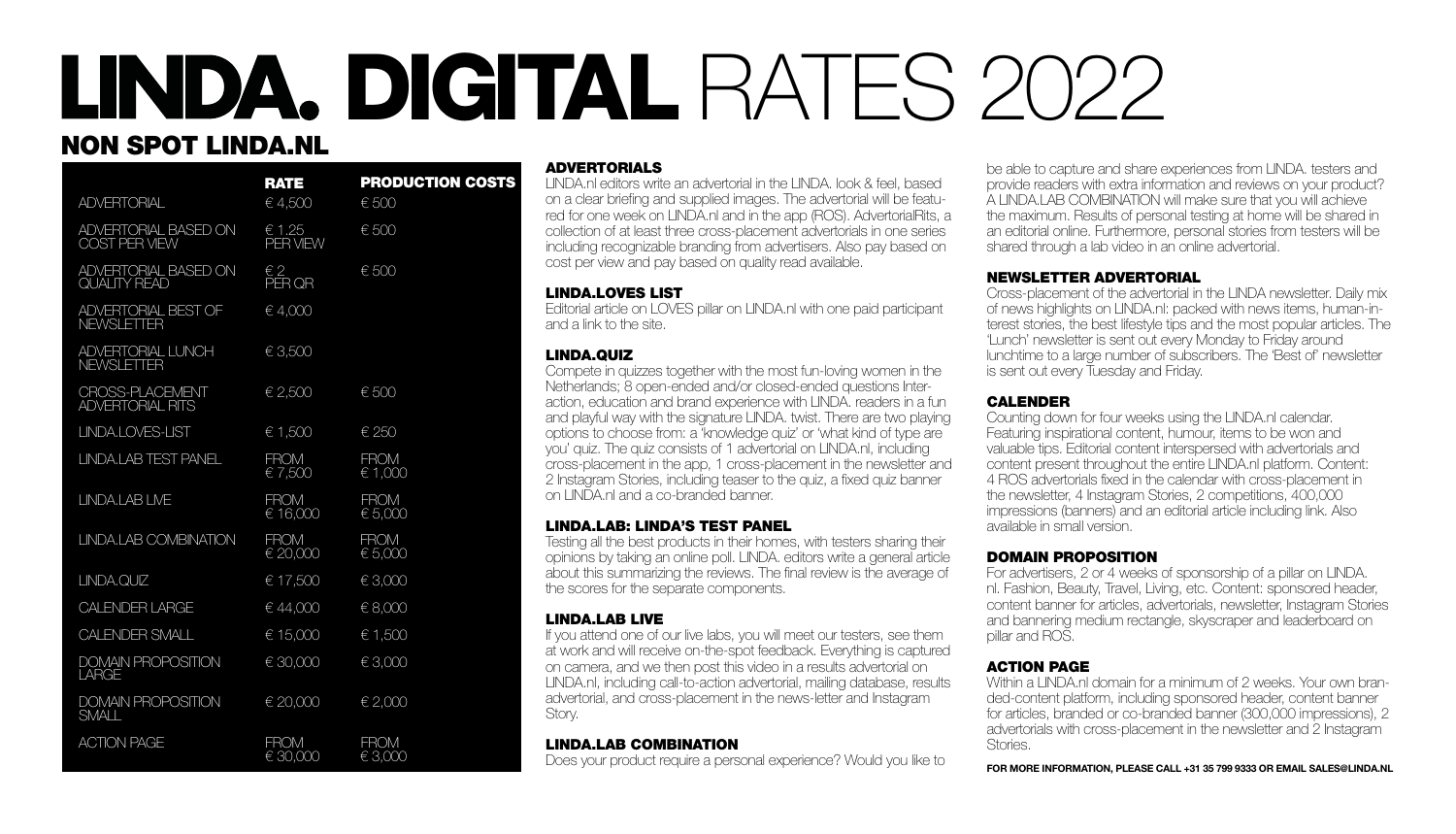### DIGITAL SNACK PACKS

Connect your brand to the LINDA. content with a combination of spot advertising and advertiser-funded programming (i.e. branded content) on LINDA.nl.

|                                       | <b>RATE</b> | <b>PRODUCTION COSTS</b> |
|---------------------------------------|-------------|-------------------------|
| LINDA.NL MEDIUM<br><b>SNACK PACK</b>  | € 9,250     | €750                    |
| LINDA.NL LARGE<br><b>SNACK PACK</b>   | € 12,250    | €750                    |
| LINDA.NL X-LARGE<br><b>SNACK PACK</b> | € 24,500    | € 1,500                 |
|                                       |             |                         |

#### MEDIUM SNACK PACK

Consisting of an advertorial on LINDA.nl, cross-placement in the LINDA. newsletter, 1 Instagram Story on LINDA.'s Instagram and a medium rectangle/half-page banner (150,000 impressions).

#### LARGE SNACK PACK

Consisting of an advertorial on LINDA.nl, cross-placement in the LINDA. newsletter, 1 Instagram Story on LINDA.'s Instagram and use of a roadblock (medium rectangle and billboard) (85,000 impressions) and a medium rectangle/half-page banner (150,000 impressions).

#### X-LARGE SNACK PACK

Consisting of 2 advertorials on LINDA.nl, 2 cross-placements in the LINDA. newsletter, 2 Instagram Stories on LINDA.'s Instagram and use of a roadblock (medium rectangle and billboard) (85,000 impressions), a medium rectangle/half-page banner (150,000 impressions) and video advertising (250,000 impressions).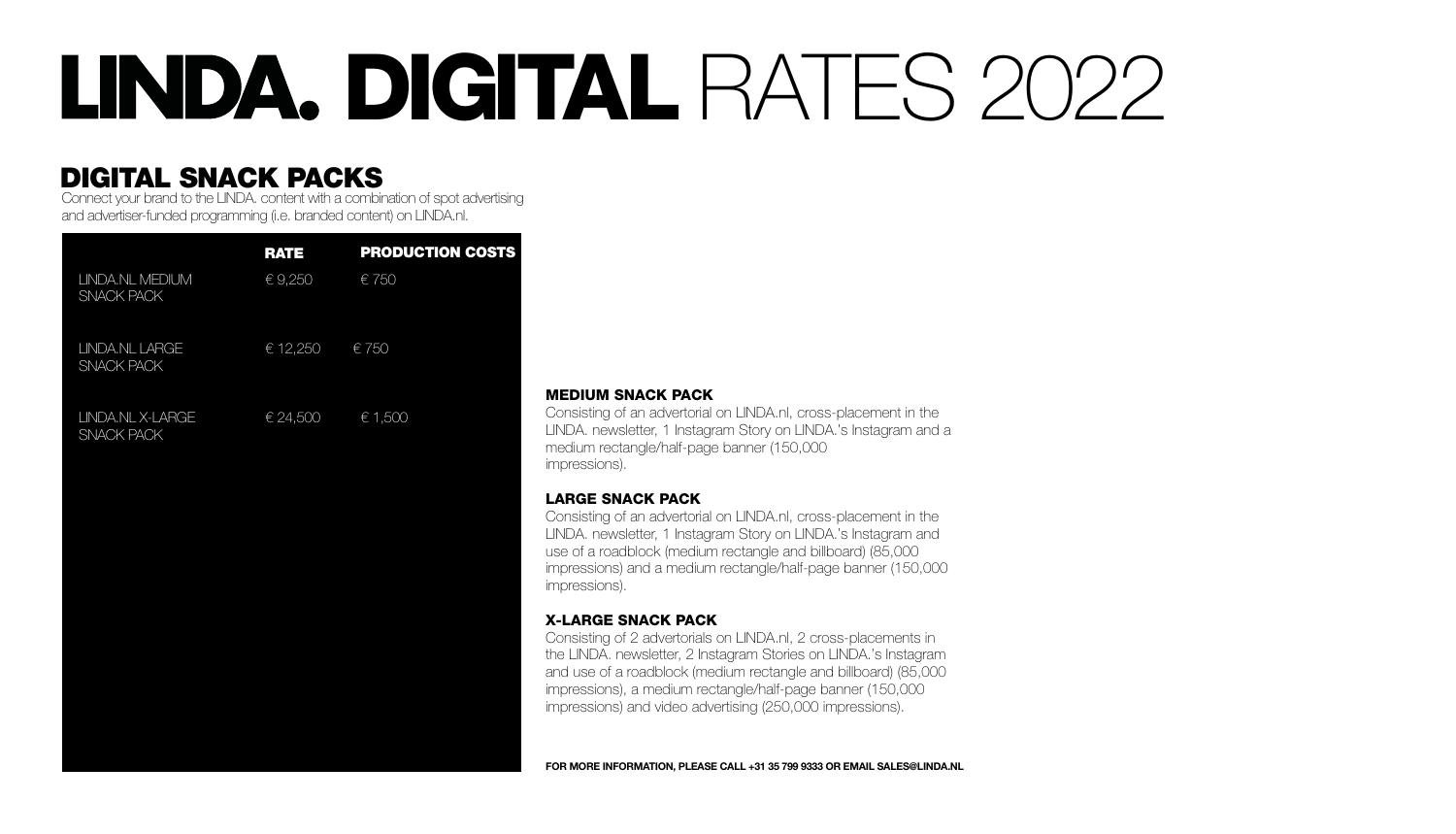## SPOT LINDA**.**NL

Connect your brand to the LINDA. content using banners and video advertising.

| <b>DESKTOP</b>                                                            | <b>RATE</b>       |
|---------------------------------------------------------------------------|-------------------|
| MEDIUM RECTANGLE                                                          | $\epsilon$ 25 CPM |
| <b>SKYSCRAPFR</b>                                                         | $\epsilon$ 35 CPM |
| <b>HALF-PAGE AD</b>                                                       | $€.45$ CPM        |
| <b>BILLBOARD</b>                                                          | $\in$ 45 CPM      |
| $\overline{ROADBLOCK}$ (BILLBOARD + MEDIUM RECTANGLE) $\qquad \in 65$ CPM |                   |
| ROADBLOCK (BILLBOARD + HPA)                                               | $€.85$ CPM        |
| <b>SKIN + BILLBOARD</b>                                                   | $\epsilon$ 90 CPM |
| PRE-ROLL VIDEO                                                            | $€$ 32 CPM        |
| <b>MOBILE</b>                                                             |                   |
| MEDIUM RECTANGLE                                                          | $∈$ 25 CPM        |
| <b>HAI F-PAGF BANNER</b>                                                  | $€$ 25 CPM        |
| HAI F PAGF AD                                                             | $€.45$ CPM        |
| <b>OUTSTREAM VIDEO</b>                                                    | $€$ 34 CPM        |
| PRE-ROLL VIDEO                                                            | $\in$ 32 CPM      |

### SOCIAL INSTAGRAM-STORY

For extra reach and to boost your campaign: story including swipe-up (always within LINDA.) to an advertorial, original or pillar/campaign page on LINDA.nl.

#### INSTAGRAM POST

A post on the Instagram feed of LINDA. Layout and approval by the editors of LINDA. including paid partnership tag in text and photo.

#### DARK POST

A post with LINDA. tagged in it. Not visible on the feed, but targeting a specific audience. Includes click-out (always within LINDA.) to an advertorial, original or pillar/action page on LINDA.nl.

#### INTERACTIVE STORIES

Interact with our target audience, for example by using a poll: Three stories, two with question options and a third with explanation and swipe-up to an advertorial.

|                                                | <b>RATE</b>   | <b>PRODUCTION COSTS</b> |
|------------------------------------------------|---------------|-------------------------|
| LINDA. INSTAGRAM STORY                         | € 3,500       | € 250                   |
| LINDA, INSTAGRAM FEED POST                     | € 8,000       | € 500                   |
| LINDA, INSTAGRAM DARK-POST                     | <b>CUSTOM</b> |                         |
| LINDA, INSTAGRAM STORIES<br><b>INTERACTIVE</b> | <b>CUSTOM</b> |                         |